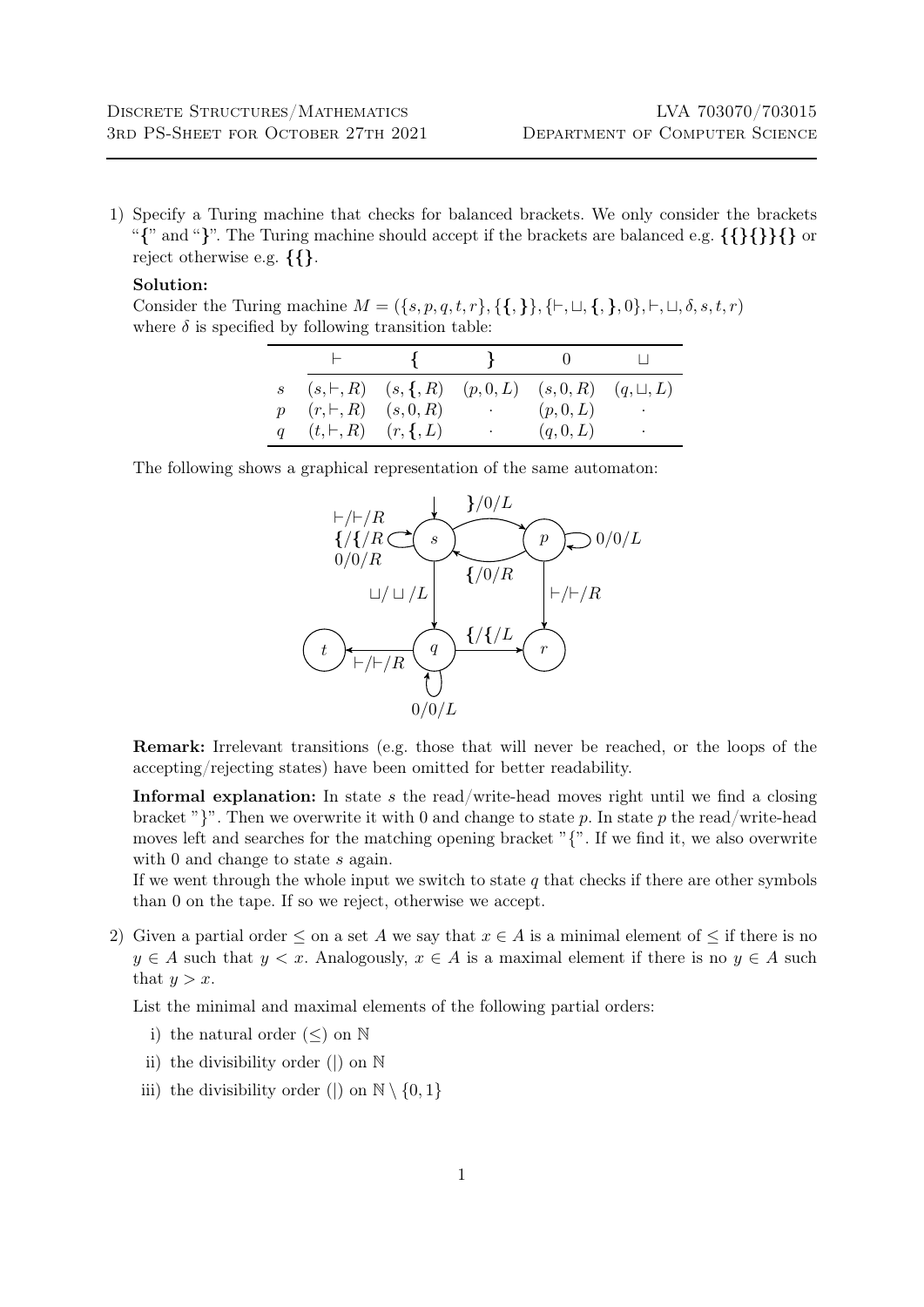iv) the subset order ( $\subseteq$ ) on the subsets of  $\{1, 2, 3, 4\}$  that do not contain both 2 and 4 Hint: It may help to sketch the graph of the relations.

## Solution:

i) minimal element: 0, maximal elements: none

 $0 \longrightarrow 1 \longrightarrow 2 \longrightarrow \cdots \longrightarrow n \longrightarrow n+1 \longrightarrow \cdots$ 

- ii) minimal element: 1, maximal element: 0 (1 divides everything, everything divides 0, in particular we assumed that 0 divides 0 based on the definition given in the slides)
- iii) minimal element: the prime numbers, maximal element: none (prime numbers are minimal in  $\mathbb{N} \setminus \{1\}$  by definition, no number *n* is maximal since  $n \mid 2n$  but  $2n \nmid n$



iv) minimal element:  $\emptyset$ , maximal elements:  $\{1, 2, 3\}$ ,  $\{1, 3, 4\}$ 



- 3) Recall that a function  $f : A \to B$  is
	- "injective" if  $\forall x, y \in A$ .  $f(x) = f(y) \longrightarrow x = y$
	- "surjective" if  $\forall y \in B$ .  $\exists x \in A$ .  $f(x) = y$
	- "bijective" if it is injective and surjective
	- a) For a function  $f : \mathbb{R} \to \mathbb{R}$ , what does "injective" and "surjective" mean geometrically? How can you tell if f is injective/surjective by looking at the graph of  $f$ ?
	- b) Determine for each of the following functions which of these three properties they have:

i) 
$$
f_1 : \mathbb{N} \to \mathbb{N}
$$
,  $f_1(x) = x^2$   
\nii)  $f_2 : \mathbb{Z} \to \mathbb{Z}$ ,  $f_2(x) = x^2$   
\niii)  $f_3 : \mathbb{N} \to \mathbb{N}$ ,  $f_3(x) = x^3$   
\niv)  $f_4 : \mathbb{R} \to \mathbb{R}_{\geq 0}$ ,  $f_4(x) = x^2$   
\nv)  $f_5 : \mathbb{R}_{\geq 0} \to \mathbb{R}_{\geq 0}$ ,  $f_5(x) = x^2$ 

Note:  $\mathbb{R}_{\geq 0}$  is the set of non-negative real numbers.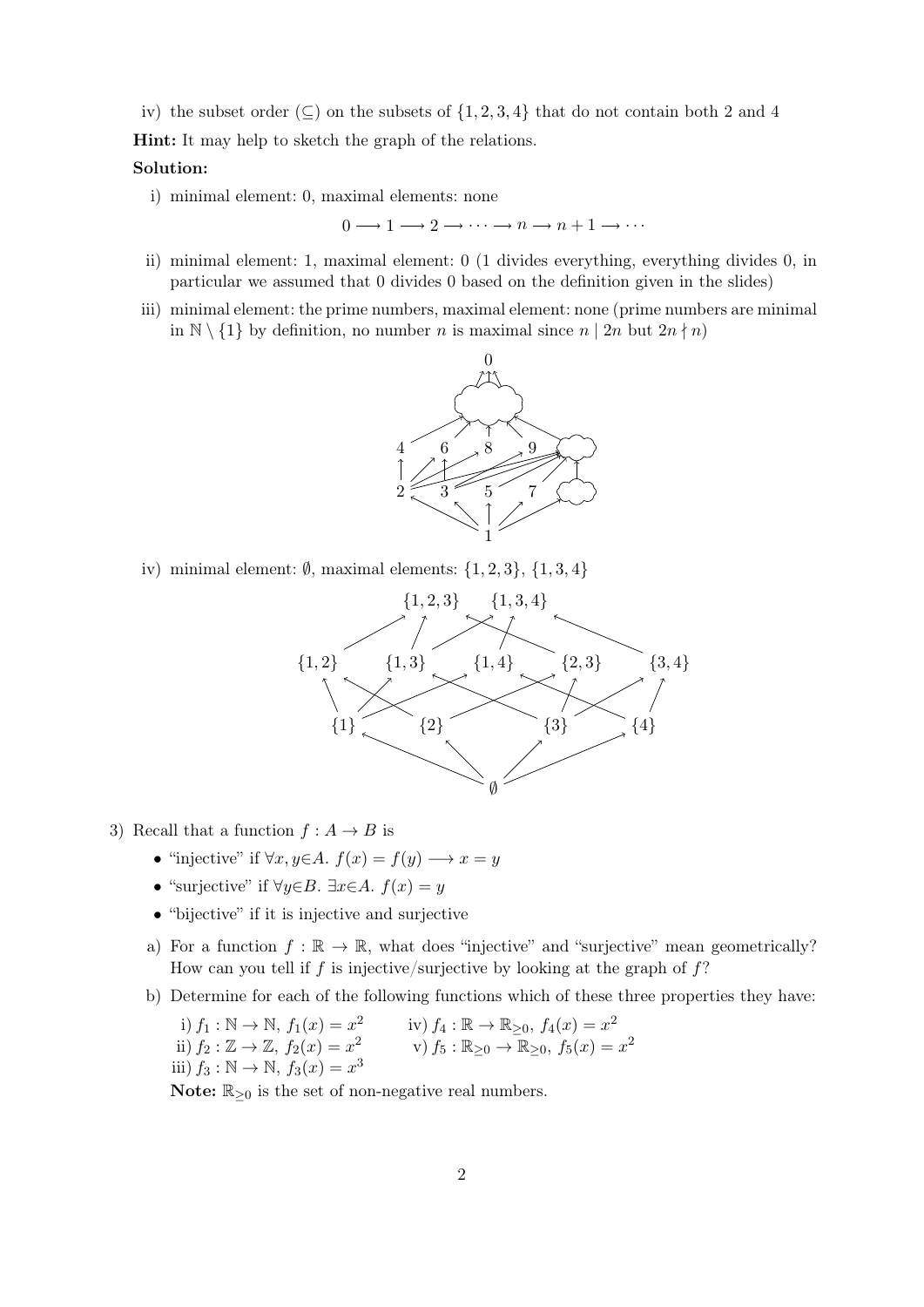- c) Show that the function  $f : \mathbb{N} \times \mathbb{N} \to \mathbb{Z}$ ,  $f(a, b) = a b$  is surjective.
- d) Show that the function  $f : \mathbb{N} \times \mathbb{N} \to \mathbb{N}_{>0}$ ,  $f(a, b) = (2a + 1)2^b$  is bijective.

## Solution:

- a) When looking at the graph of the function, surjective means that every node has at least one incoming edge and injective means at most one incoming edge. When looking at the plot of the function,  $f$  is surjective iff every horizontal line intersects with the graph of f at least once.  $f$  is injective iff every horizontal line intersects the graph of  $f$  at most once.
- b) i) injective but not surjective (e.g. there is no  $x \in \mathbb{N}$  such that  $x^2 = 2$ )
	- ii) neither injective  $(f_2(1) = f_2(-1) = 1)$  nor surjective (again no x such that  $x^2 = 2$ )
	- iii) injective but not surjective (no x such that  $x^3 = 2$ )
	- iv) not injective  $(f_4(1) = f_4(-1) = 1)$ , but surjective  $(\sqrt{x^2} = x$  for any real  $x \ge 0$ )
	- v) bijective  $(x \mapsto \sqrt{x})$  serves as an inverse function)
- c) Let  $c \in \mathbb{Z}$ . If  $c \geq 0$ , we have  $(c, 0) \in \mathbb{N}^2$  and  $f(c, 0) = c$ . If  $c < 0$ , we have  $(0, -c) \in \mathbb{N}^2$ and  $f(0, -c) = c$ .
- d) We first show surjectivity. Let  $c \in \mathbb{N}_{>0}$ . Let b be the largest natural number such that  $2^b$  divides c. Let  $a' := c/2^b$ . We clearly have  $a' \in \mathbb{N}$  and  $a'$  is an odd number (otherwise  $2^{b+1}$  would also divide c). We can thus let  $a := (a' - 1)/2 \in \mathbb{N}$  and obtain

$$
f(a,b) = (2a' + 1)2^{b} = a2^{b} = \frac{c}{2^{b}} \cdot 2^{b} = c.
$$

For injectivity, suppose we had  $a, a', b, b' \in \mathbb{N}$  such that  $(2a+1)2^b = (2a'+1)2^{b'}$ . The largest  $n$  such that  $2<sup>n</sup>$  divides the left-hand side is then the same as the largest number n such that  $2^n$  divides the right-hand side, but the former is clearly b and the latter is clearly b'. So we have  $b = b'$ . Cancelling  $2^b$  from both sides of the equation, we get  $2a + 1 = 2a' + 1$ , and simplification yields  $a = a'$ .

**Remark:** If we denote by  $\text{ord}_2(c)$  the largest n such that  $2^n$  divides c, the function  $g(c) = ((c/2_2^{\text{ord}}(c) - 1)/2, \text{ord}_2(c))$  is the *inverse function* to f, i.e.  $g : \mathbb{N}_{>0} \to \mathbb{N} \times \mathbb{N}$ and  $g(f(a, b)) = (a, b)$  and  $f(g(c)) = c$  for all a, b, c. The existence of an inverse function implies bijectivity and is often an easy way to show bijectivity.

- 4\*) Show that the following modified notions of Turing Machines are equivalent to the ones you know from the lecture:
	- a) Turing Machines that can also make transitions without moving their read/write head.

Formally: the transition function now has the form

$$
\delta: Q \times \Gamma \to Q \times \Gamma \times \{L, R, N\}
$$

with the step function extended in the following way:

$$
(p, y \sqcup^{\infty}, n) \to (q, y_0 \dots b \dots y_{m-1} \sqcup^{\infty}, n) \text{ if } \delta(p, y_n) = (q, b, N)
$$

b) Turing Machines whose tape is infinitely long in both directions (not only to the right) and without a start marker  $\vdash$ , i.e. the initial tape content for input  $x \in \Sigma^*$  is  $\Box^\infty x \Box^\infty$ with the read/write head at the first character of x (or a  $\sqcup$  if x is empty).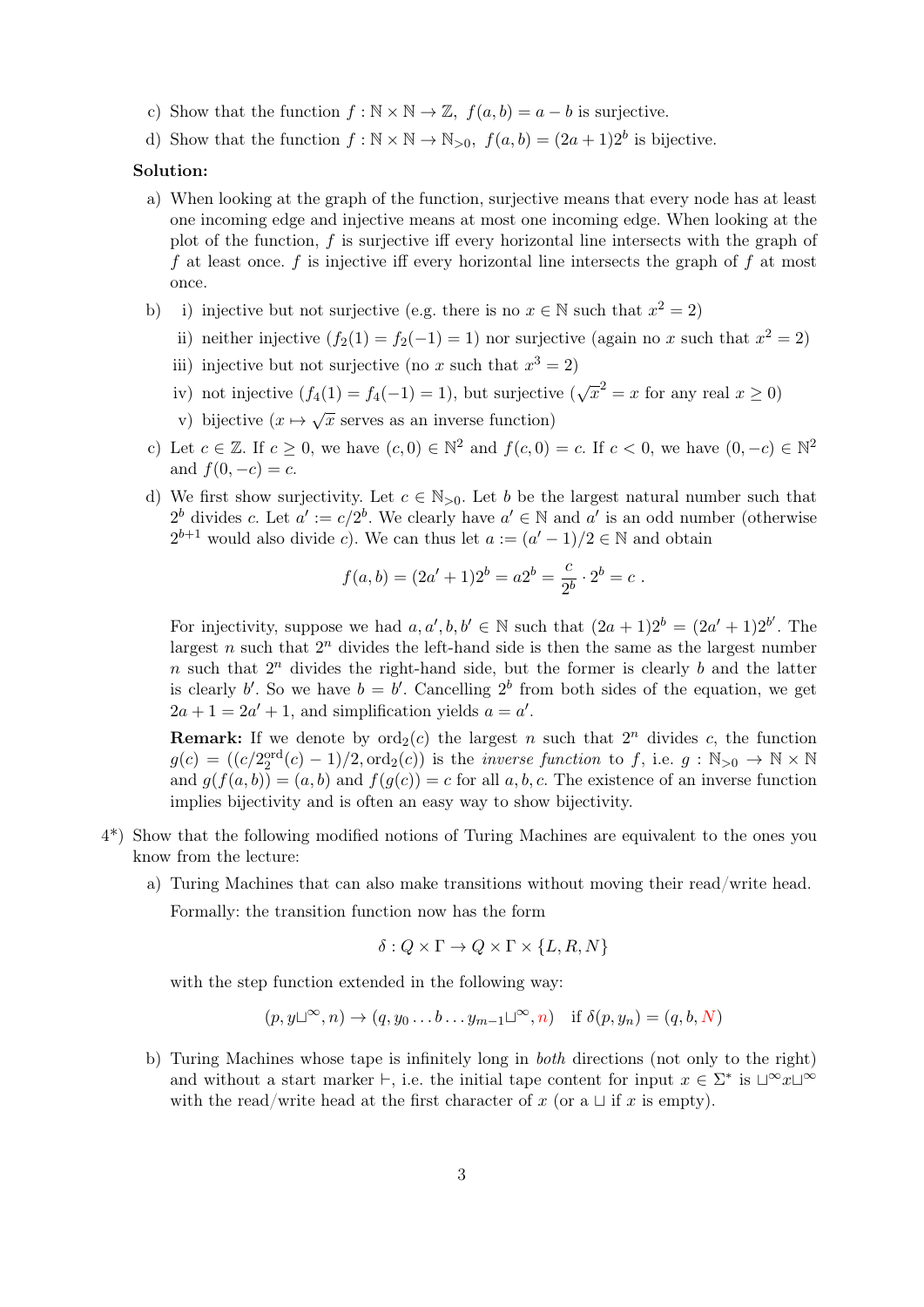Formally: the tape content is a function  $y : \mathbb{Z} \to \Gamma$  which is initially

$$
y_i = \begin{cases} x_i & \text{if } 0 \le i < |x| \\ \sqcup & \text{otherwise} \end{cases}
$$

and the step function is

$$
(p, y, n) \xrightarrow[M]{1} \begin{cases} (q, y_{n := b}, n - 1) & \text{if } \delta(p, y_{n}) = (q, b, L) \\ (q, y_{n := b}, n + 1) & \text{if } \delta(p, y_{n}) = (q, b, R) \end{cases}
$$
  
where  $(y_{n := b})_i = \begin{cases} b & \text{if } i = n \\ y_i & \text{otherwise} \end{cases}$ 

Hint: Show that two notions of Turing Machines are equivalent by transforming a Turing Machine according to one notion into one of the other notion that has the same input–output behaviour. An informal description of this process is sufficient and you do not have to prove that your process really does preserve input–output behaviour.

## Solution:

a) It is clear that every Turing Machine according to the lecture definition is also one according to the new definition (they just don't use the " $N$ " transitions). We therefore only need to show that every TM using " $N$ " transitions can be transformed into an equivalent one that does not use them.

To do this, we simply replace every "N" transition by a "R" transition to a new state, immediately followed by a " $L$ " transitions like this:



b) Direction 1: We can turn a "lecture-style" TM into a "doubly-infinite" TM. Take a "lecture-style" TM and replace the initial state  $q_0$  by a sequence of states and transitions that go to the left by one step, write  $a \vdash$ , and then go to  $q_0$ , e.g.



Then the "old" TM runs just as before.

Direction 2: We can turn a "doubly-infinite" TM into a "lecture-style" TM.

The only problem is that a transition to the left might encounter the  $\vdash$  symbol. We therefore replace every transition of the form  $a/b/L$  by a sequence of transitions that checks whether we have reached  $\vdash$  and then:

- moves the entire tape content to the right by 1
- moves all the way to the left again
- writes b to the right of the  $\vdash$